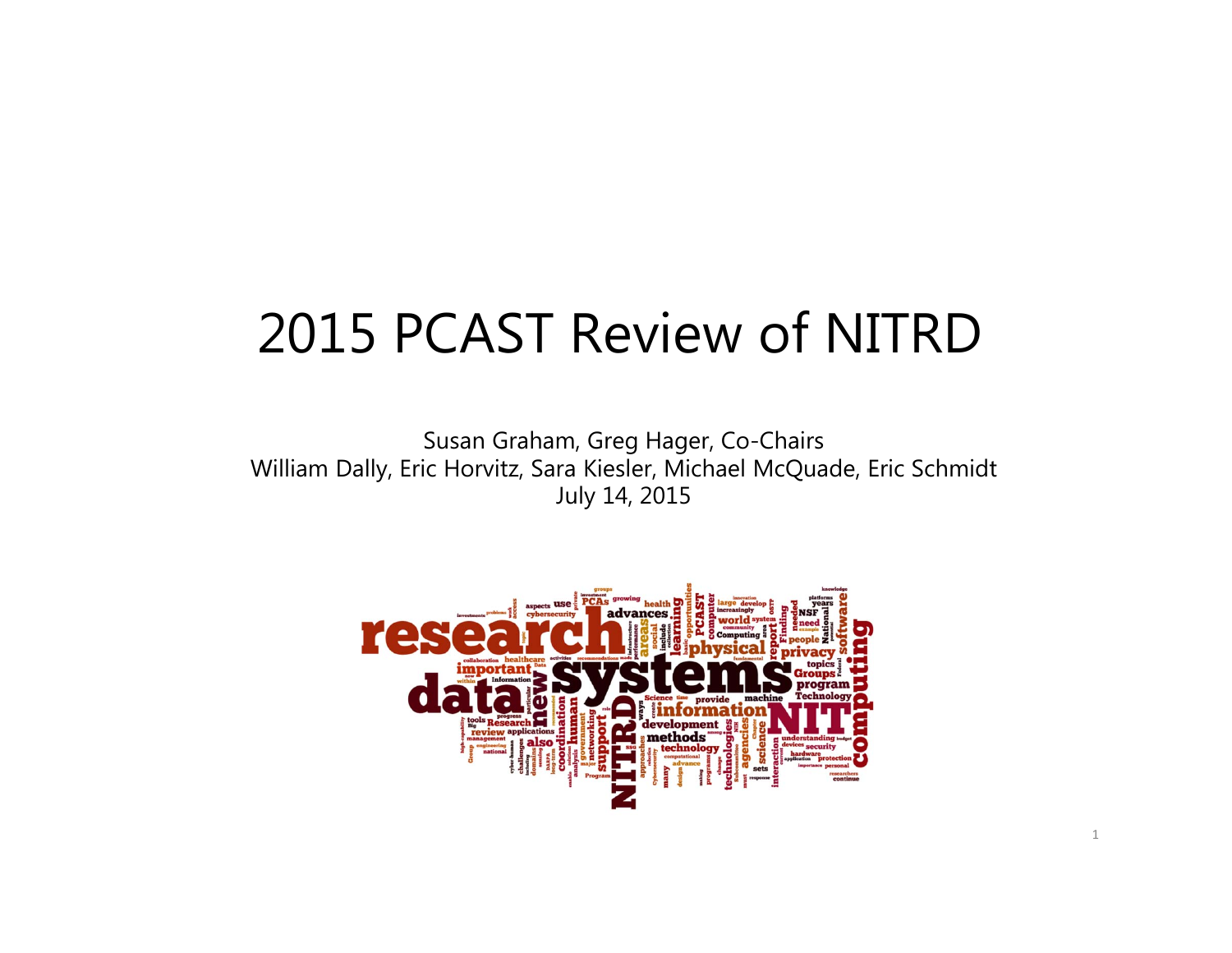## **The Impact of 70 Years of NIT Research and Development**

#### **Nearly 80% of the Developed World is Online**



100 Developed 90 World 80 78 Developing 70 60  $\%$ 50 40 40 32 30 20  $10$  $\Omega$ 2005 2006 2007 2008 2009 2010 2011 2012 2013 2014\* Note: \* Estimate

Source: ITU World Telecommunication/ICT Indicators database

Projected Annual Growth of NEWLY CREATED STEM Job Openings 2012‐2022



Computing Research Association – cra.org



**Entirely New Economic Sectors**

### **New Societal Challenges**



Source: GAO analysis of US-CERT data for fiscal years 2009-2013.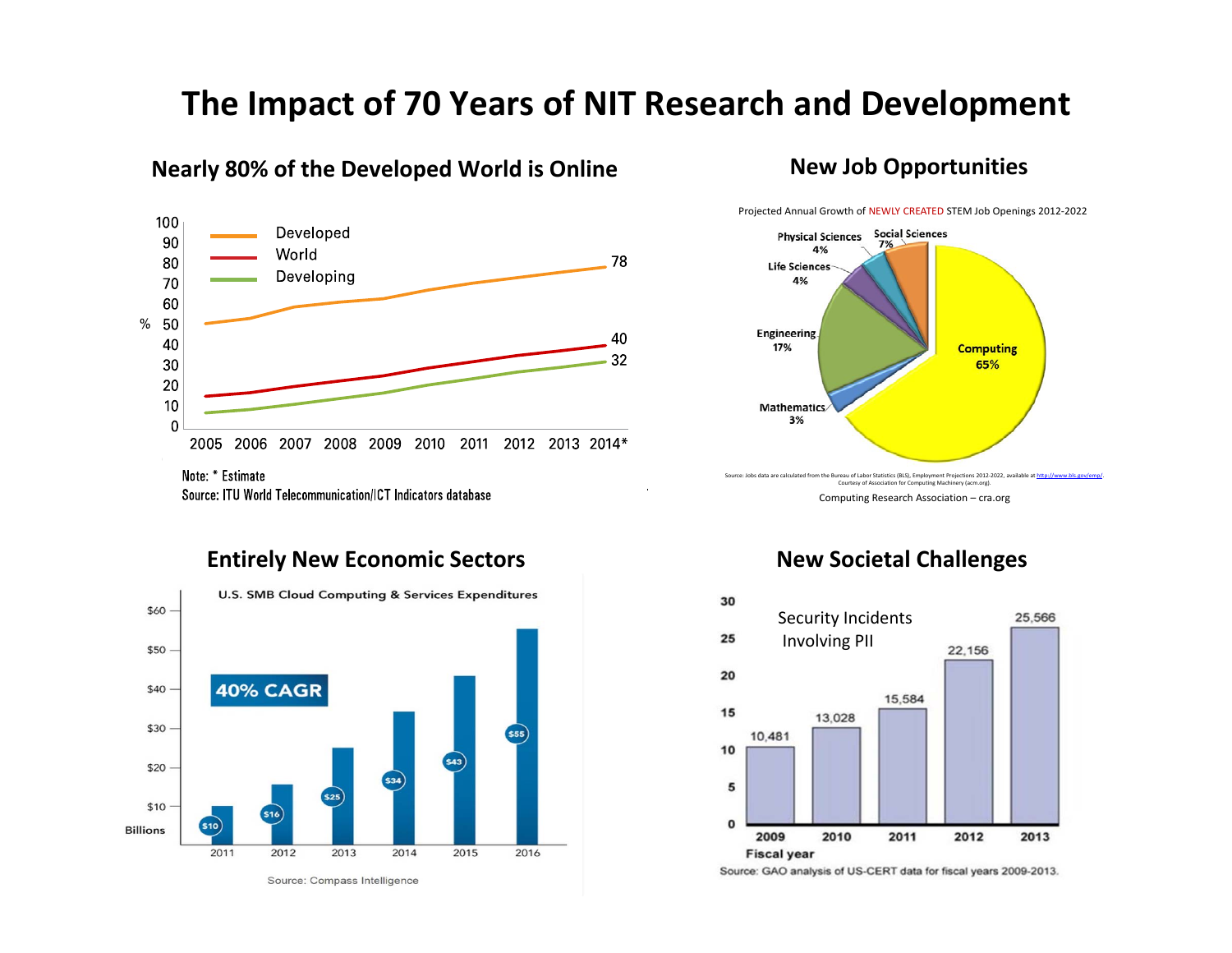# The 2015 NITRD Review

Follows the 2010 and 2013 PCAST reports on NITRD

**Assess** response to recommendations **Review** state of the field and NITRD**Identify** emerging challenges **Make** new recommendations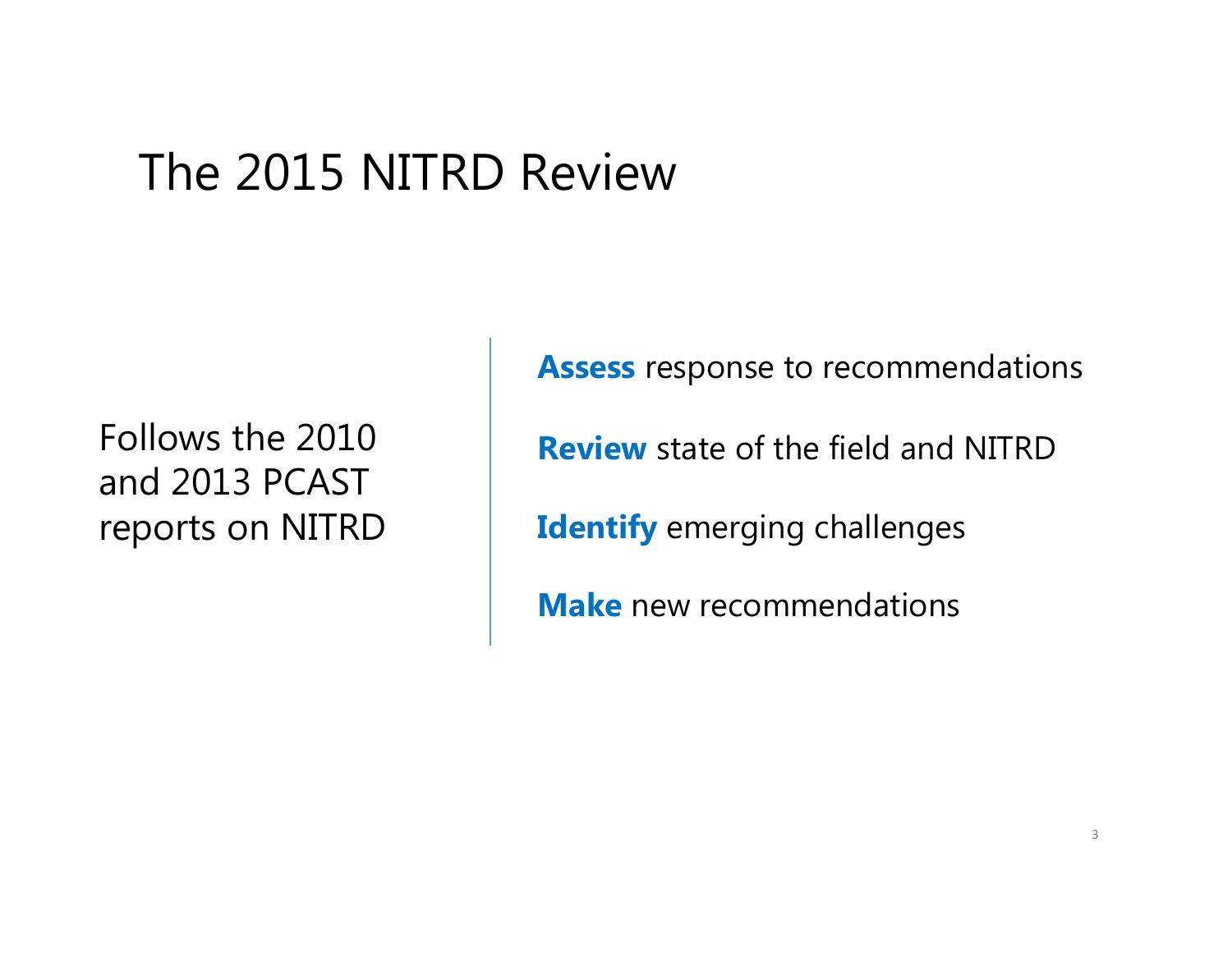## **Working Group**

#### *Study Co-Chairs*

- •Susan Graham
- •Greg Hager (Johns Hopkins)

#### *PCAST Members*

- •Michael McQuade
- •Eric Schmidt

#### *Working Group Members*

- Sara Kiesler (CMU)
- •Bill Dally (Nvidia)
- •Eric Horvitz (Microsoft)

## **Timeline - 2015**

Recurring Weekly Team Meetings Starting Tuesday, January 20

January 20 March 1April 15 May 14 July 14 PCAST Meeting Workshop PCAST Meeting Kickoff Meeting Report Review  $\rightarrow$  $\rightarrow$ Washington, D.C San Francisco, CA Washington, D.C Washington, D.C **Telephonic** 

## Weekly teleconferences

Consultations with multiple experts from government, private sector, and academia

Committee interviews and reading/review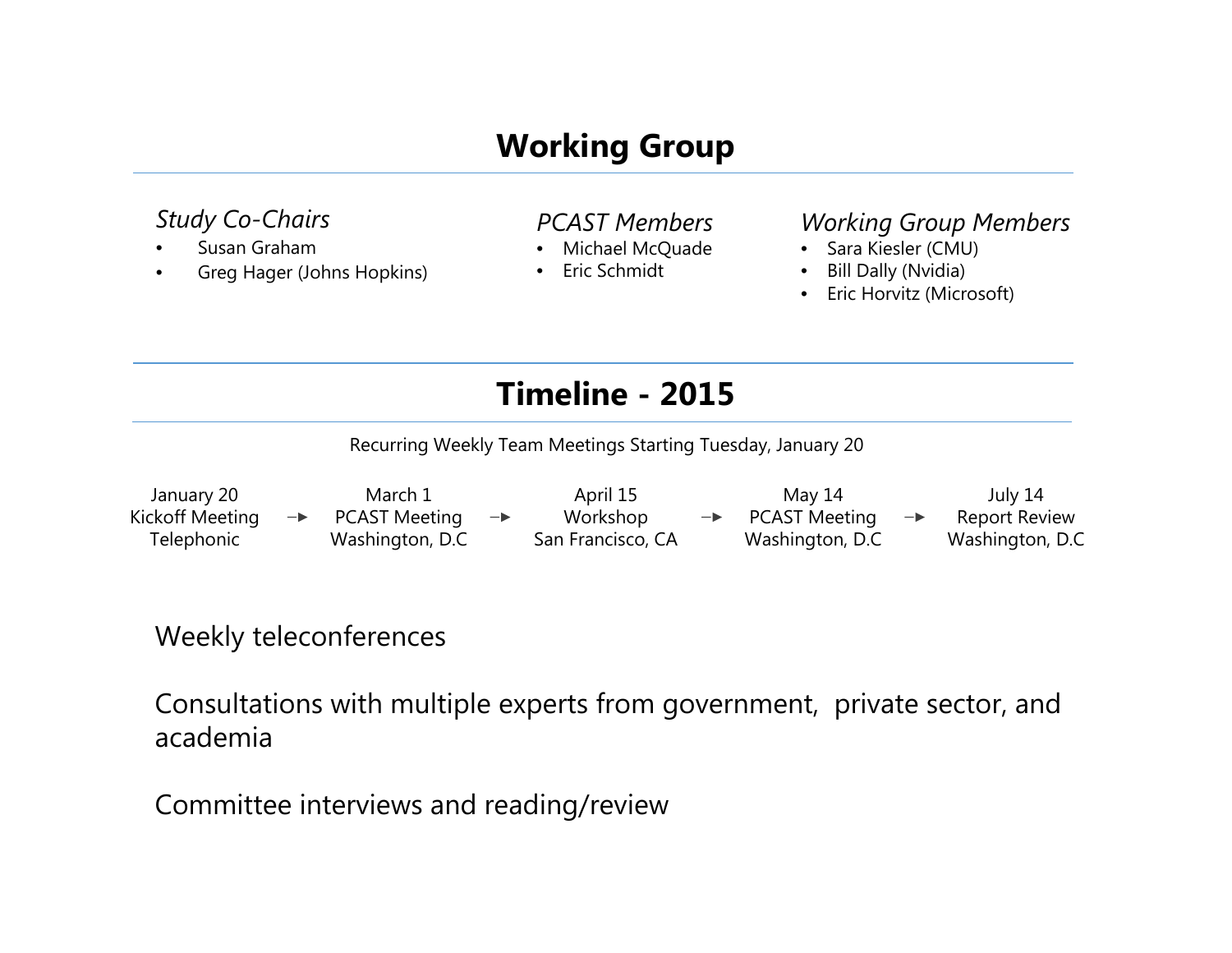## General Observations onNIT

- Strong contributor to our national economic and societal well-being.
- Under stress due to growth of field, need for trained workers, relatively flat federal research funding.
- Emerging convergences of historically separate research areas points to growing need for multidisciplinary research.
- Continued need for coordination to maximize impact of federal investments in NIT R&D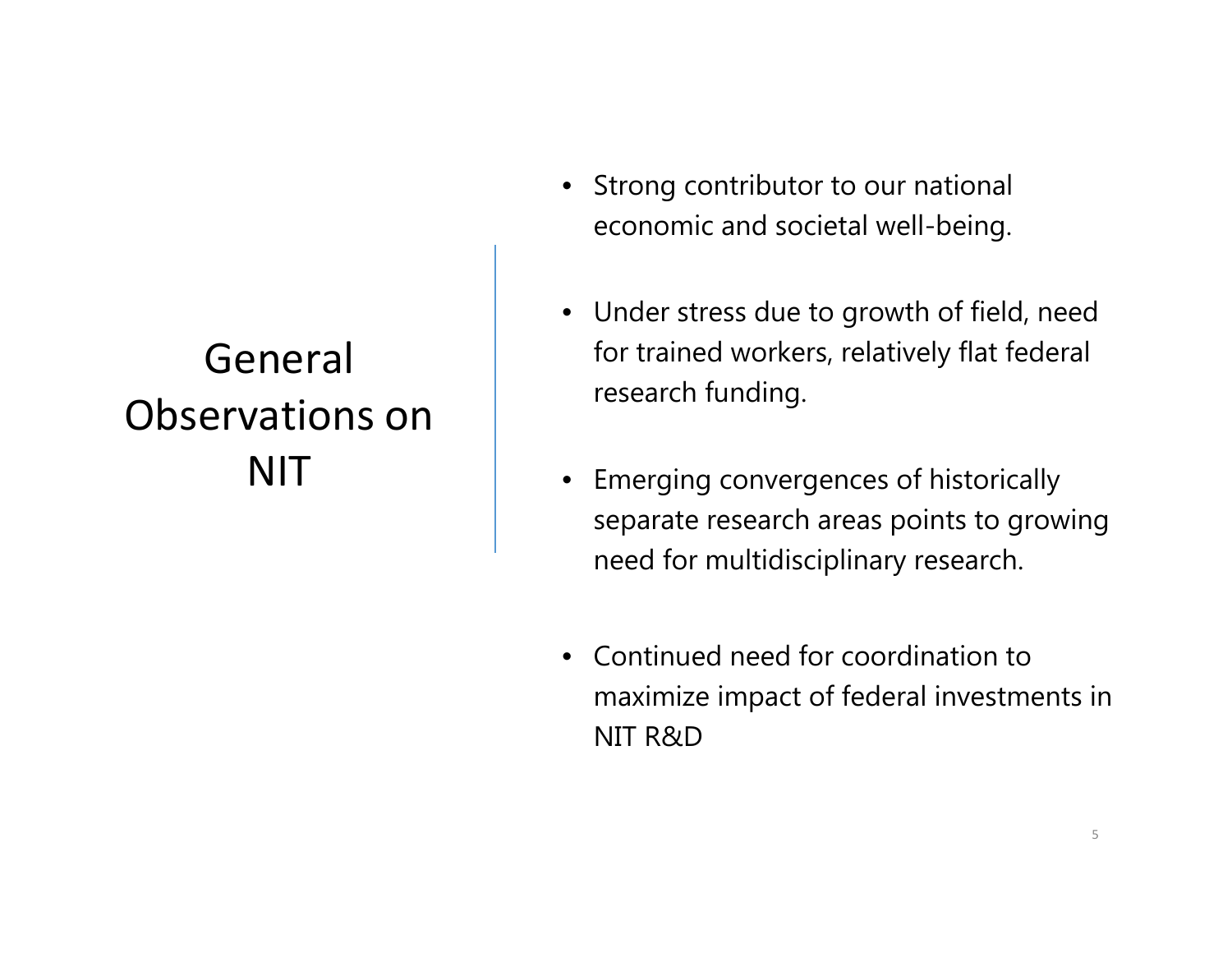## Evolution of NIT 1991-2015

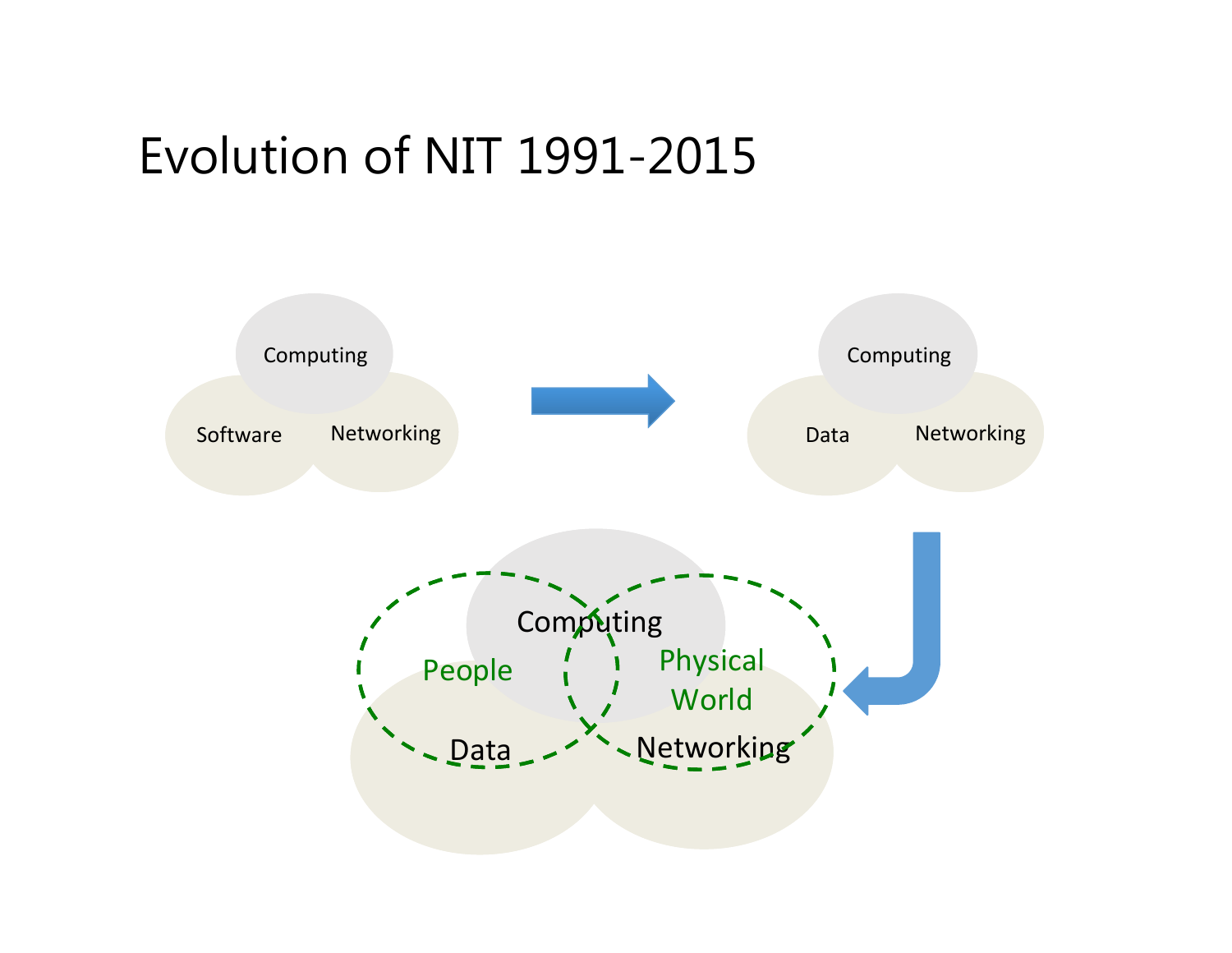# Evolution of NIT 1991-2015



*This evolution has not diminished, but rather has increased the relevance and role of NITRD in coordinating federal investments in NIT research.*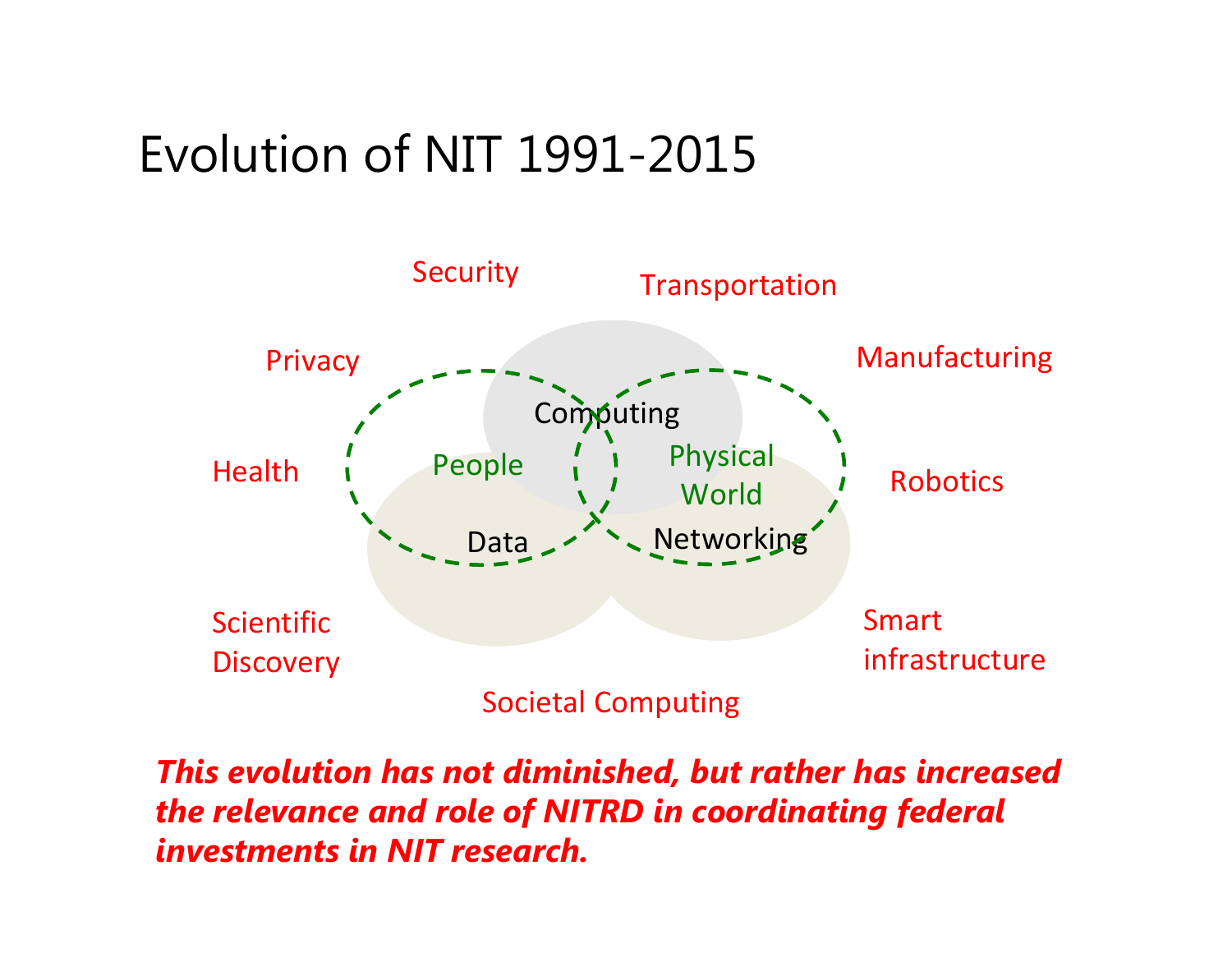NIT R&Dis essential tomany National Priorities

**Cybersecurity** - *research on cybersecurity by design, defense against attack, systems resilience, implementation support, better and faster attack attribution methods.*

**Health** - *research on treatment and outcomes, disease and wellness, mobile and biometric technologies for monitoring and care, actionable decision support, regulatory compliance.*

*These areas remain critical – multi-agency coordination is essential to promote collaboration, public-private partnerships, and to create paths for translation into practice.*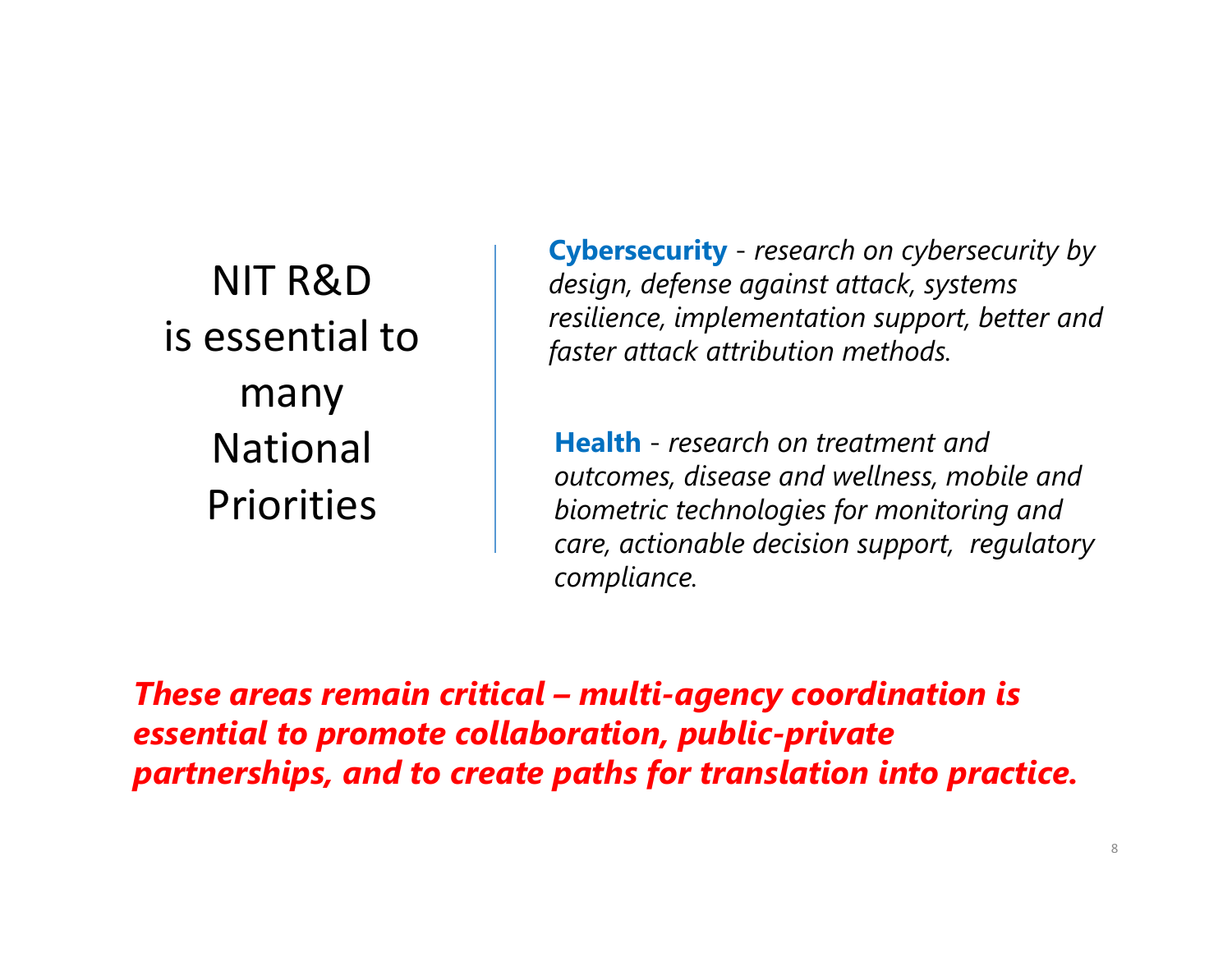GovernmentInitiativesCatalyze NIT R&D

### **Big Data and Data Intensive Computing** -

*research on automated large-scale analysis, causality, confidence and errors, active learning, understanding deep learning, interactive data visualization and exploration.*

**NIT Interaction with the Physical World**  *robotics, cyber-physical systems, Internet of Things. Research on robust autonomy, cyberhuman effects, realtime multi-modal sensing, intelligent systems components.*

*Both need multi-agency and multi-disciplinary collaboration and foundational research coupled with effective means of deployment and testing.*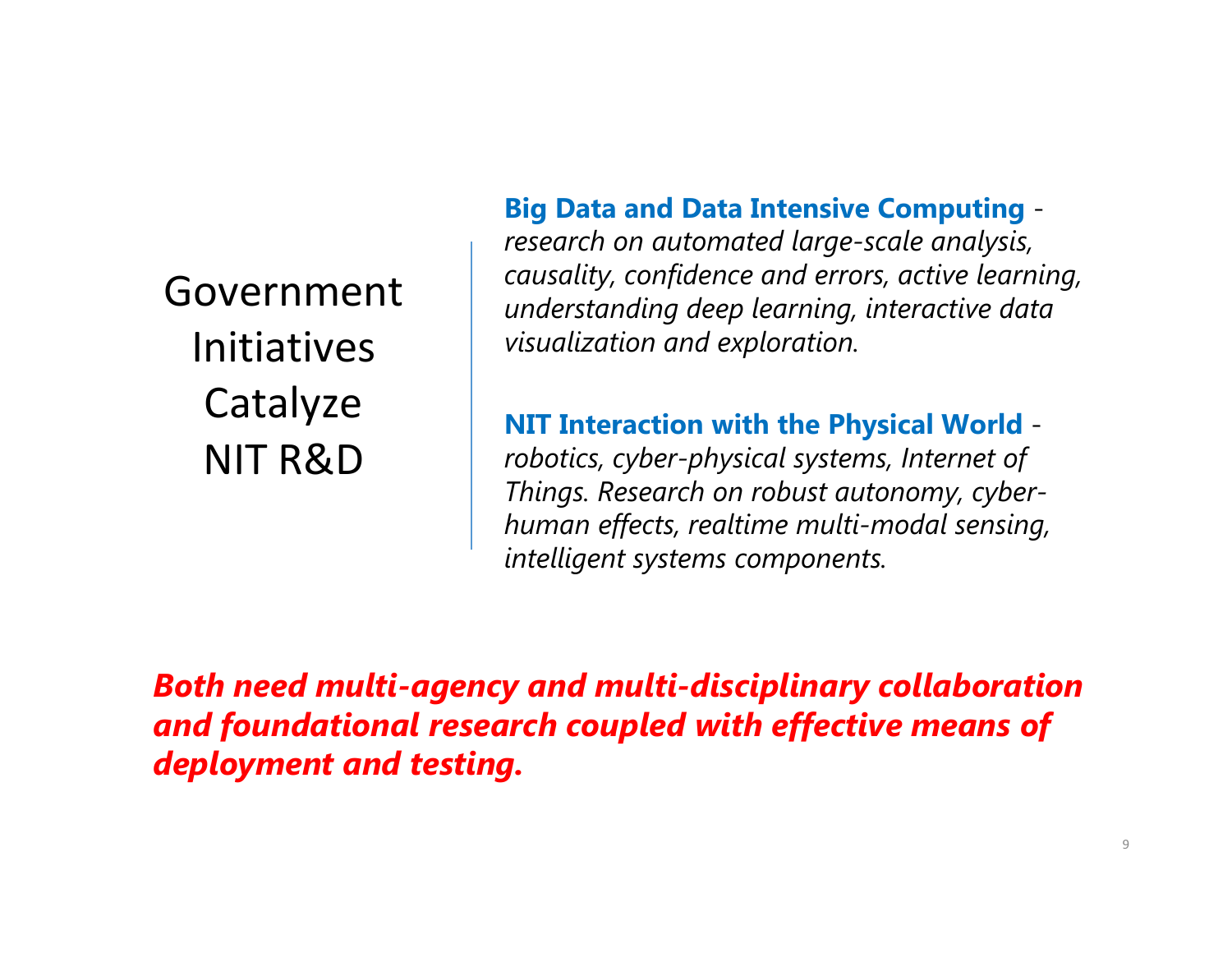R&D that Integrates People and NIT

**Privacy** *- a science of privacy based on NIT is needed to inform policy decisions and to enable appropriate use of personal data while protecting its source.*

**Cyber-human systems** *– computational systems that support communication and coordination of individuals, groups, and organizations, computational systems and methods supported by people and socially-intelligent devices and systems.*

*Results from cyber-human systems are increasingly used to address important societal problems. Advances in both domains require broad, multidisciplinary research.*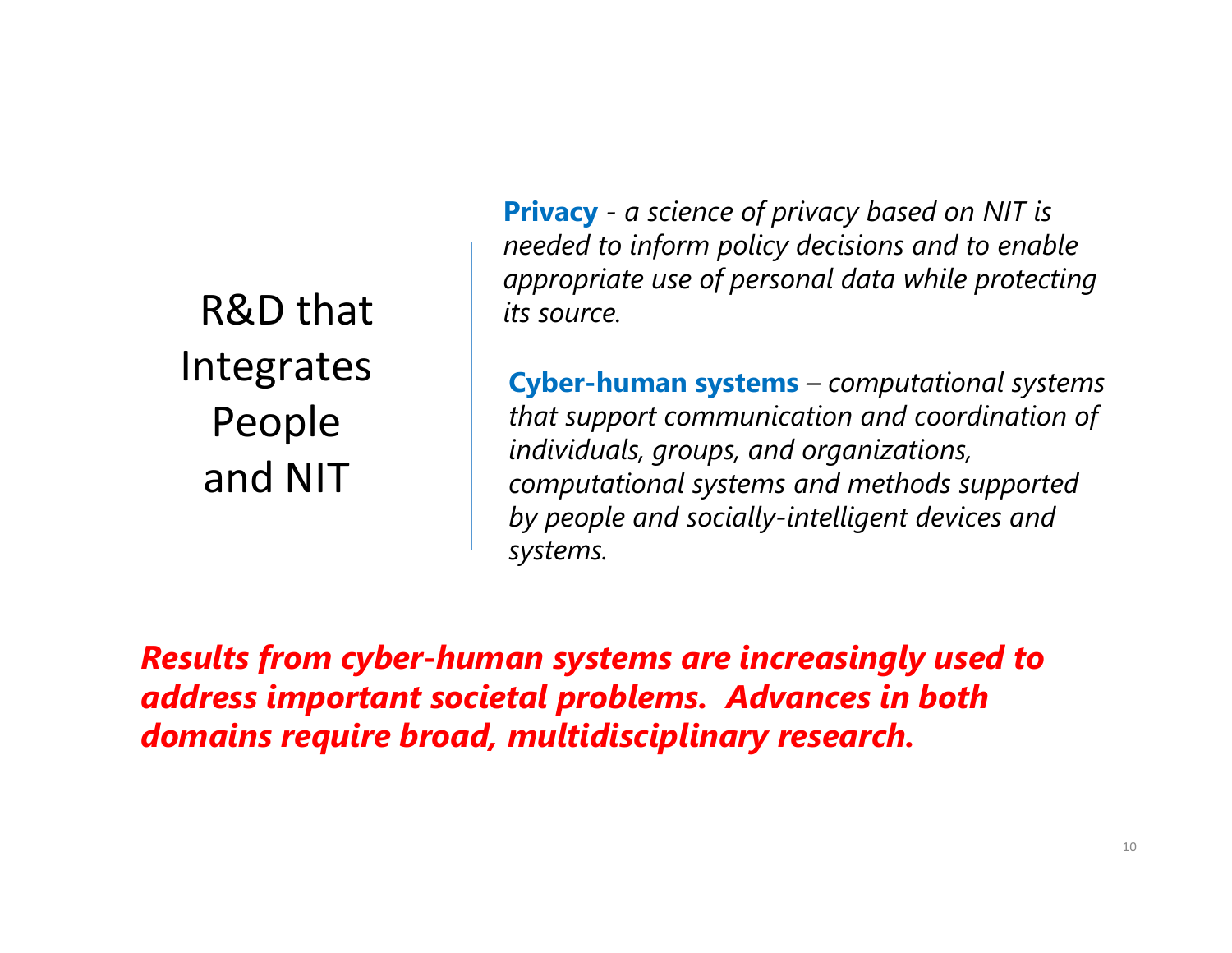The Technology Base

**Foundational NIT Research –** *long-term research that advances understanding and discovery and provides the base for future innovation and disruptive advances in the use of NIT*

**High-capability computing –** *need a substantial and sustained program of longterm, fundamental research on architectures, algorithms and software for high-capability compute-intensive and data-intensive computing systems.*

*Long-term research in NIT is essential for the application areas that build on it, and for the future of our robust NIT industry.* 

*High-capability systems are platforms for current and future advances in science, commerce, and defense.*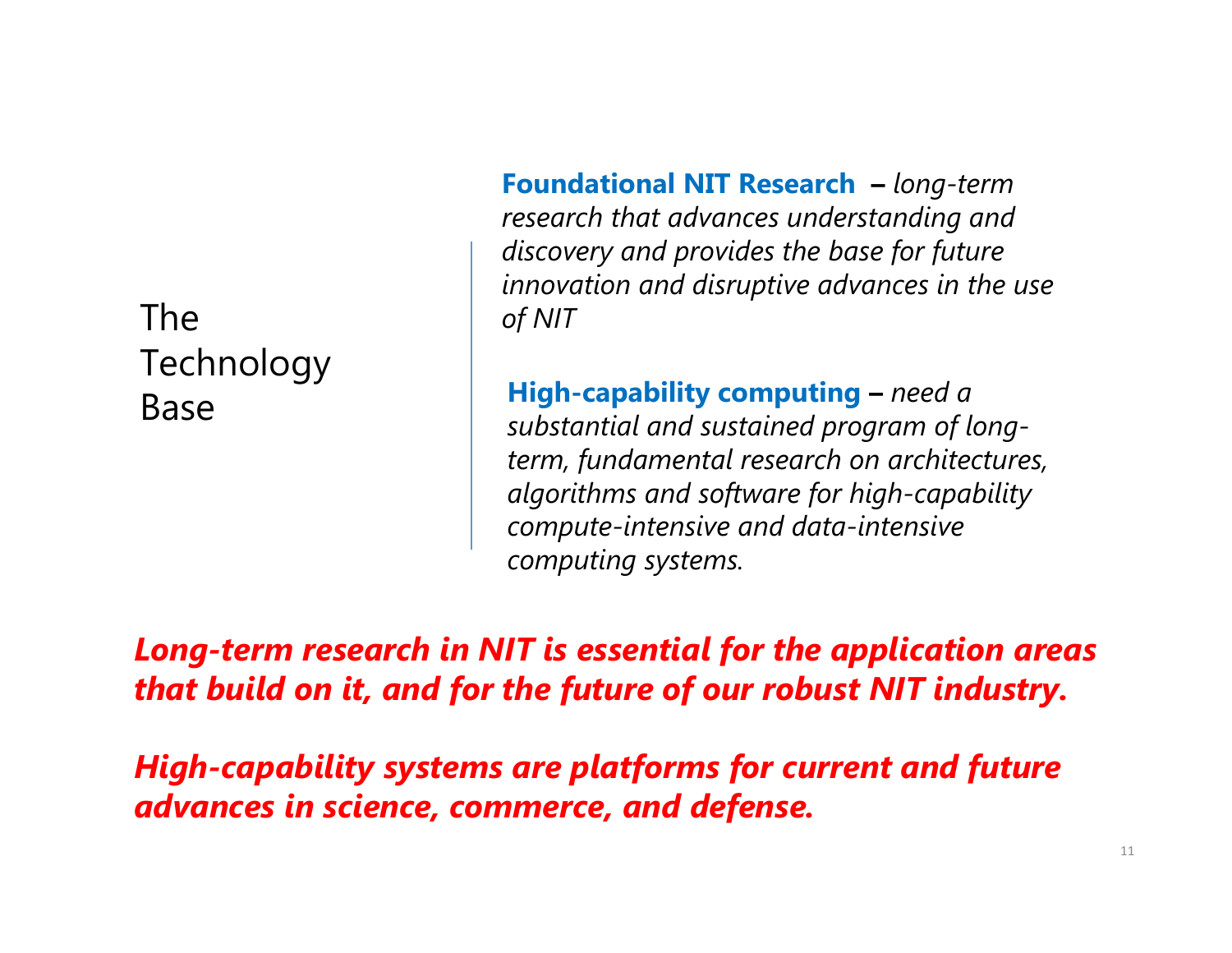Developing the**Workforce** 

*The demand for skilled IT workers necessitates new approaches to identify and train students and to retain them in the educational pipeline as they progress from the K‐12 level to college and beyond.*

*Diversity in computing‐related fields continues to be a significant issue. This reduces our ability to fulfill the demand of the IT industry and limits the economic opportunities for those populations.*

*Programs are needed to grow the pipeline by attracting and retaining students at all levels, and by enhancing diversity.* 

*Principled approaches for training and retraining of workers are needed to address immediate needs and opportunities to grow the IT workforce.*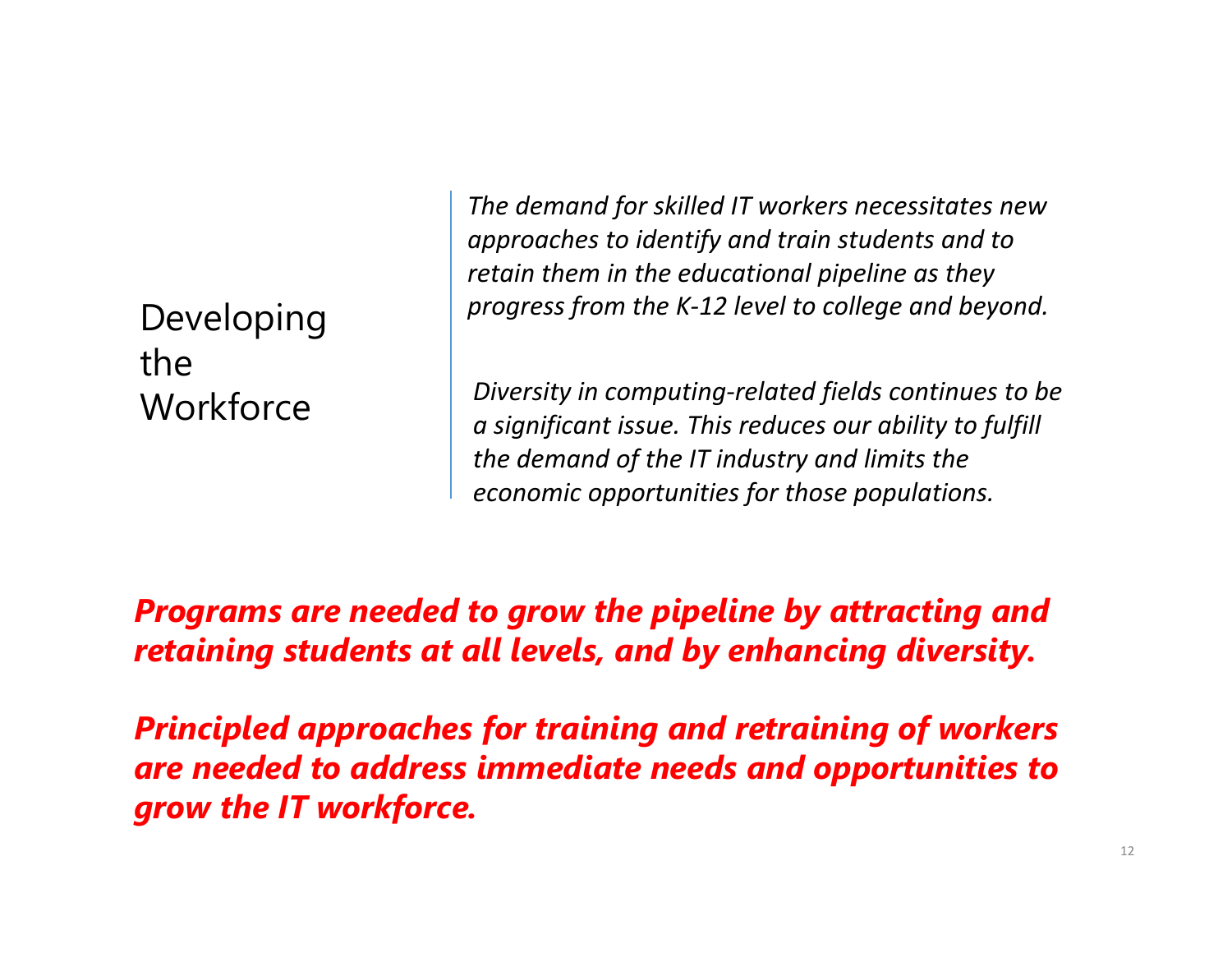Effectiveness of **NITRD** coordination

*Multi-agency budget reporting and coordination of networking and information technology R&D continues to be important.*

*The model of coordination and management instantiated through the NITRD Subcommittee, the NCO and the NITRD Groups is appropriate and beneficial.* 

*Previous recommendations to modernize the budget reporting and coordination structure have not been followed.*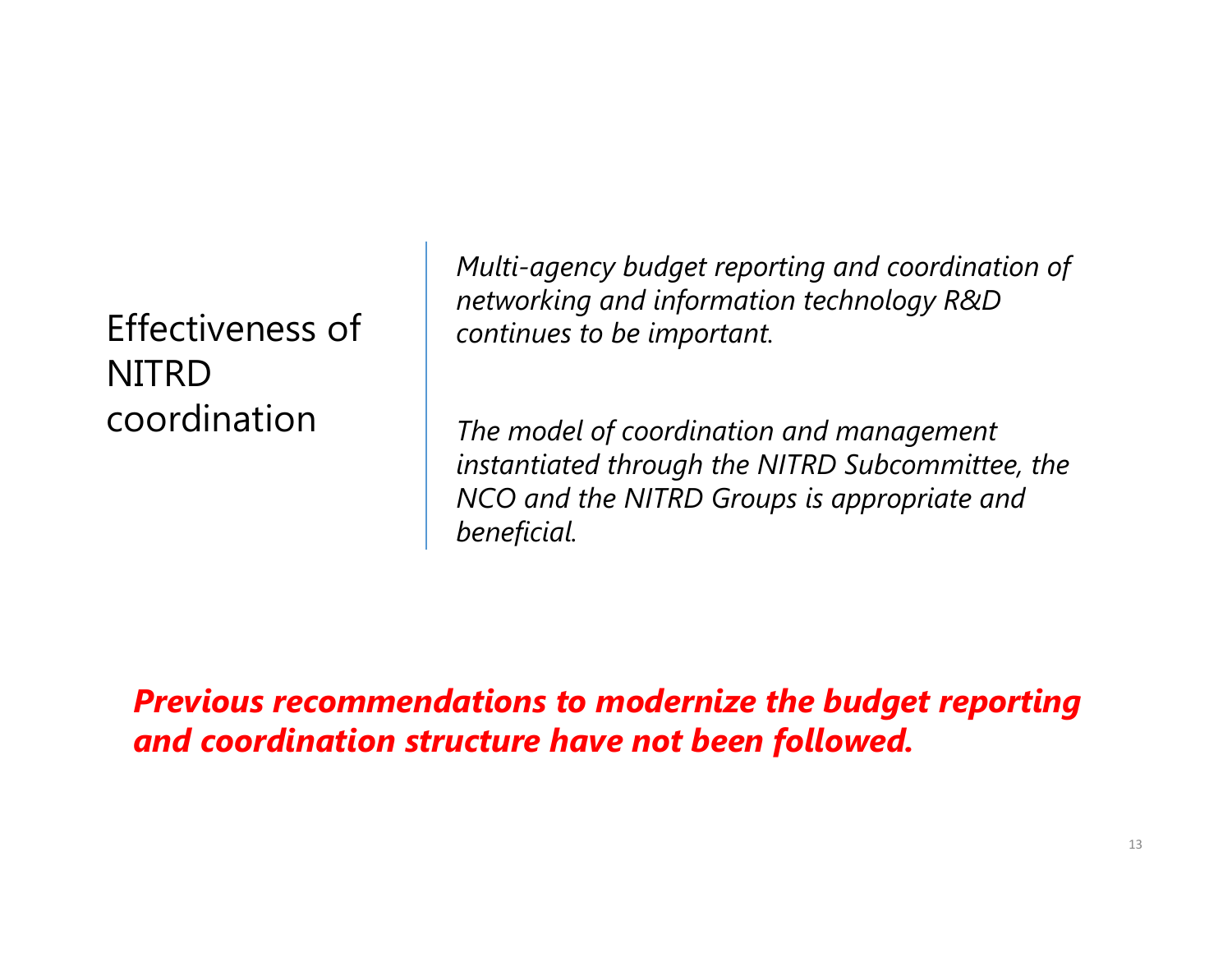Revise the NITRD Budget **PCAs** 

*Tracking of government investment in NIT R&D is inhibited by outdated Program* C*omponent* A*reas (PCAs).*

PCAST recommends that OSTP, NCO, and the NITRD Subcommittee, in collaboration with OMB,

- •create a process for periodic review and revision.
- $\bullet$  revise the PCAs for the 2017 Budget cycle to reflect both the current nature of NIT and the major national priorities in which NIT plays a major role.

*The report proposes a new list of PCAs.*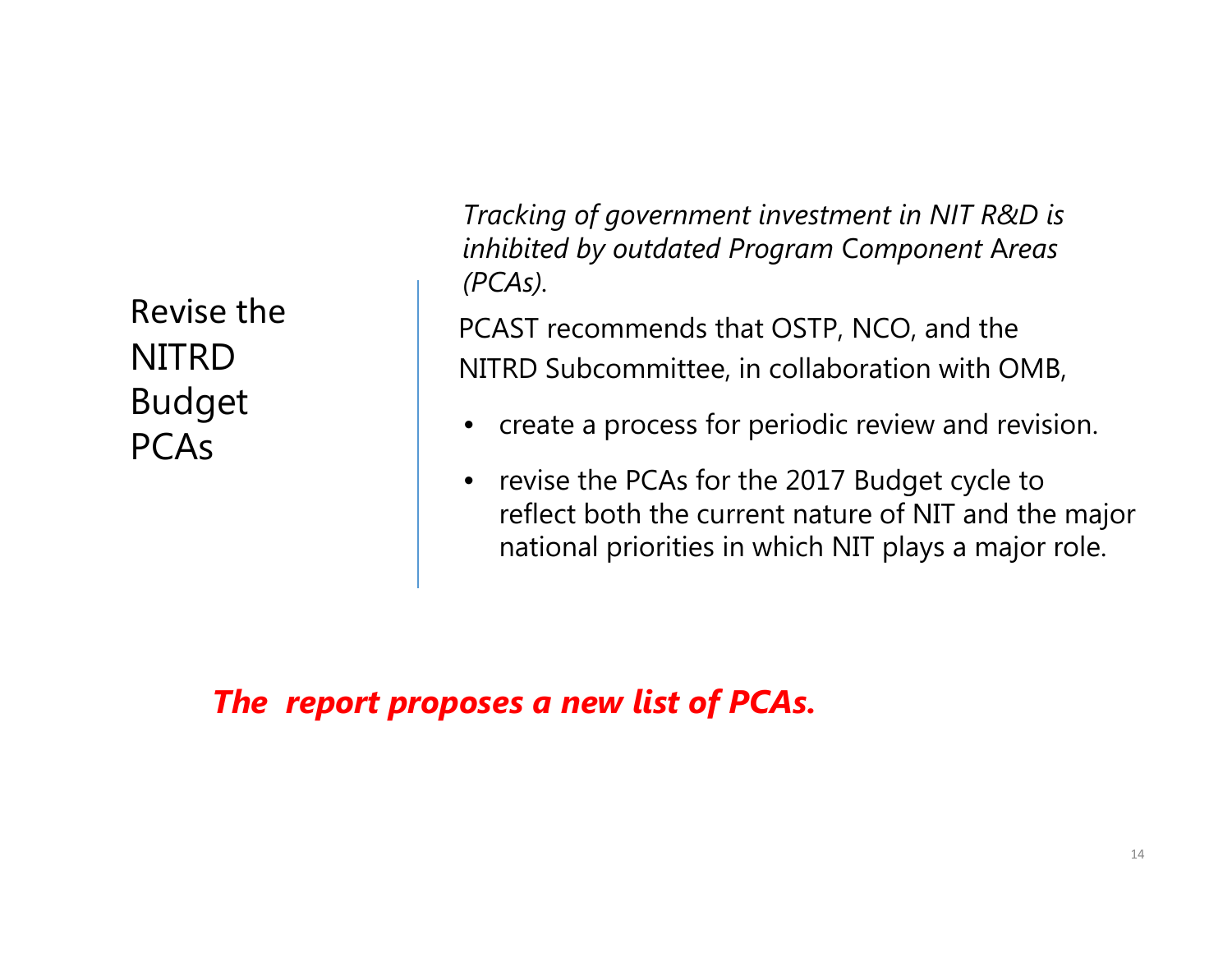*The coordination process lacks transparency and process regarding the creation and operation of coordinating groups*

#### PCAST recommends that

- The NITRD Subcommittee, in collaboration with NSTC and OSTP, establish specific language specifying what the purpose of each *type* of Group is and what mechanisms should be used to establish, monitor and terminate <sup>a</sup> Group.
- The NITRD Subcommittee, in collaboration with NCO and OSTP define <sup>a</sup> process for periodic review of each Group, with <sup>a</sup> recommendation for continuation, modification or sunset.
- Each Senior Steering Group periodically publish and publicly discuss <sup>a</sup> research and coordination plan for its area of interest.

## *The report suggests some changes to the Groups.*

Update the NITRD Coordination Groups